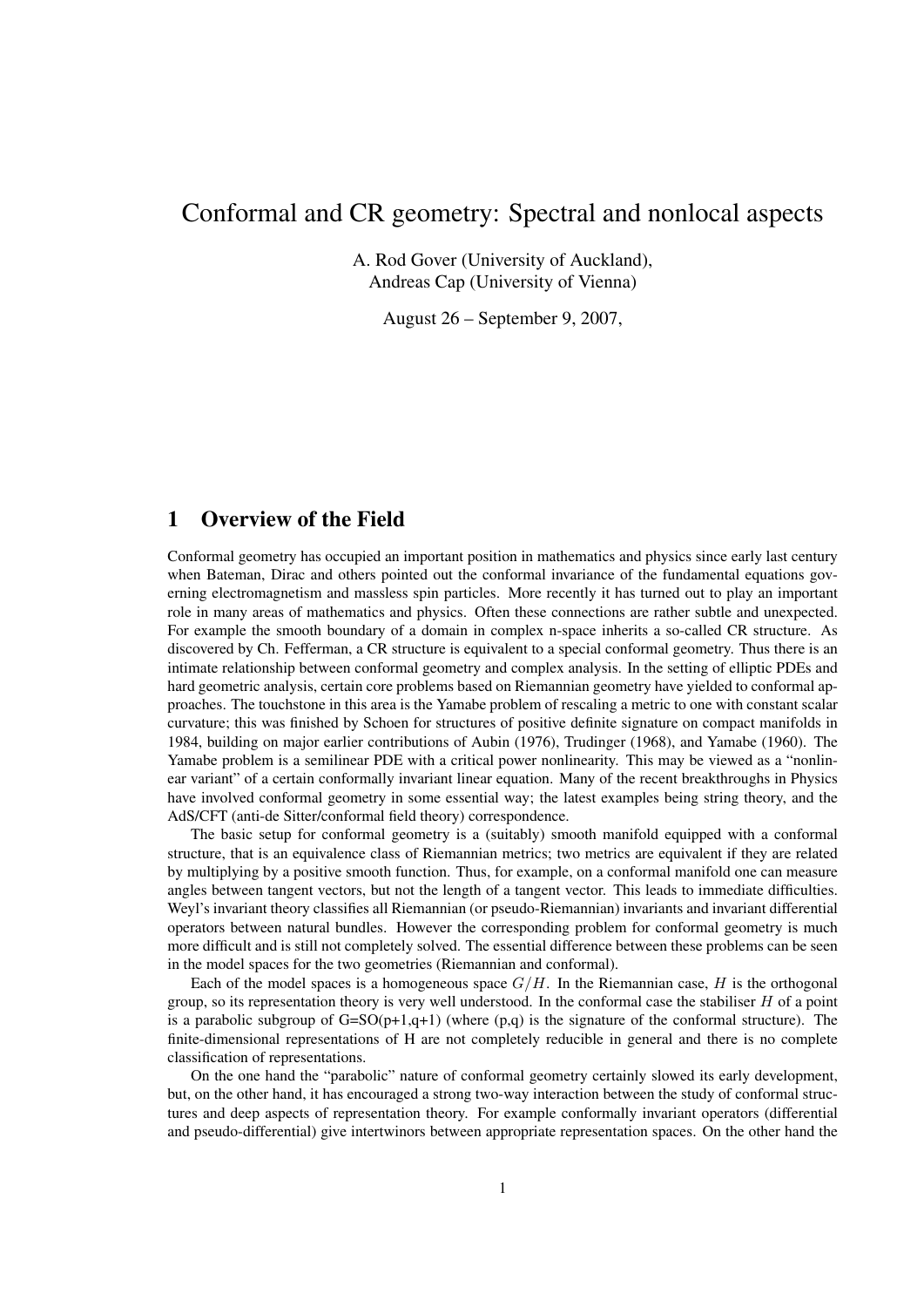algebraic ideas of Kostant, Zuckermann and others have played a key role in the recent rapid progress in the construction and understanding of conformally invariant differential operators (as in for example Eastwood's "curved translation principle", pioneered in [12], and the "Bernstein-Gelfand-Gelfand [BGG] machinery" of Cap, Slovák, and Souček  $[10]$ ).

On the geometric side a breakthrough in the modern theory was Fefferman's article "Parabolic invariant theory in complex analysis," [13]. This was concerned with CR geometry. The parallel development for conformal geometry (due to Fefferman and Graham and known as the "Fefferman-Graham ambient metric construction") came soon after, in 1985. In fact the article released at that point was a conference announcement which sketched the main ideas and potential applications. The detailed version of the article has been publicly archived in October of this year, see [14]; of course this necessarily links in the huge volume of work over the last two decades based around these constructions. The original works of Fefferman and Graham were motivated by invariant theory but established powerful geometric constructions that can be applied effectively to many problems related to these structures. A common theme is to use the constructions to turn geometric problems into well defined algebraic problems in parabolic representation theory. For the invariant theory Bailey, Eastwood, and Graham solved many of the key problems for the conformal and CR cases, in [2] . This was partly based on ideas from the analogous projective problem as solved by Gover in [16].

Linking several of the recent developments is a tool known as tractor calculus. For example this is the main geometric tool underlying the curved translation principle and the BGG machinery mentioned above. In the conformal setting the basic structures of tractor calculus were given by T.Y. Thomas and E. Cartan earlymid last century. (Indeed the basic tractor bundle and connection may be viewed as an induced structure for the Cartan principal bundle and connection.) However the calculus has been developed significantly recently by ourselves and our collaborators (especially Bailey, Eastwood and Graham). Through this, for example, we now have a direct link between the ambient constructions of Fefferman and Graham and the normal Cartan conformal and CR connections. Since the Cartan/tractor machinery fits well with representation theory, while the ambient metrics allow for considerable geometric simplification this link is a powerful tool which is being increasingly exploited.

On the geometric analysis side, an intriguing thread over the past decade or so is the problem of prescribing the Q-curvature. This is an invariant (due to Thomas Branson) which acts very much like the Gauss curvature in dimension 2 – the PDE describing its prescription is semilinear, and has an inhomogeneity and an exponential nonlinearity. For example, recent work of Djadli and Malchiodi shows that there is a Q-charge (basically the integral of Q) which, under pinching-type conformal changes that change the topology, "bubbles off" in a quantised way, much like the Yang-Mills topological charge. Furthermore, they prove existence of a metric with constant Q–curvature in the case where the charge is not an integral multiple of the bubbling charge. In other recent work, Graham and Hirachi have shown that the integral of Q has, as its total metric variation, the Fefferman-Graham obstruction tensor – the even dimensional obstruction to extending the Fefferman-Graham ambient metric construction to all orders. As such, it is an important object for the AdS/CFT correspondence. Recent work of Graham and Zworksi [21], Fefferman and Graham [14], Chang, Qing, and Yang [preprint], and Albin [1] makes the connection between the Q- curvature and AdS/CFT. At the same time, the Chang-Qing-Yang paper links this up with developments of about a decade ago, when it was established that a functional based on Q gives the main term in higher-dimensional Polyakov formulas, i.e. formulas for the quotient of functional determinants (of, for example, the Yamabe operator) at conformally related metrics. That is, this work provides a link to the role played by the Q-curvature in string theory.

## 2 Open Problems and Recent Developments

In recent work the applicants and collaborators have made several closely linked discoveries. These include: invariant operator non-existence results, [18], the existence of a new classes of conformally invariant elliptic differential complexes on conformally curved structures [3], new torsion quantities for these "detour complexes" which generalise Cheeger's 1/2-torsion [articles in progress]; subcomplexes in Bernstein–Gelfand– Gelfand sequences [8]; operators between differential forms which generalise the Q-curvature. An efficient version of tractor calculus to exploit the relation between conformal and CR geometry introduced by Fefferman [7].

The original aim of the meeting was to exploit these tools to construct and study global invariants for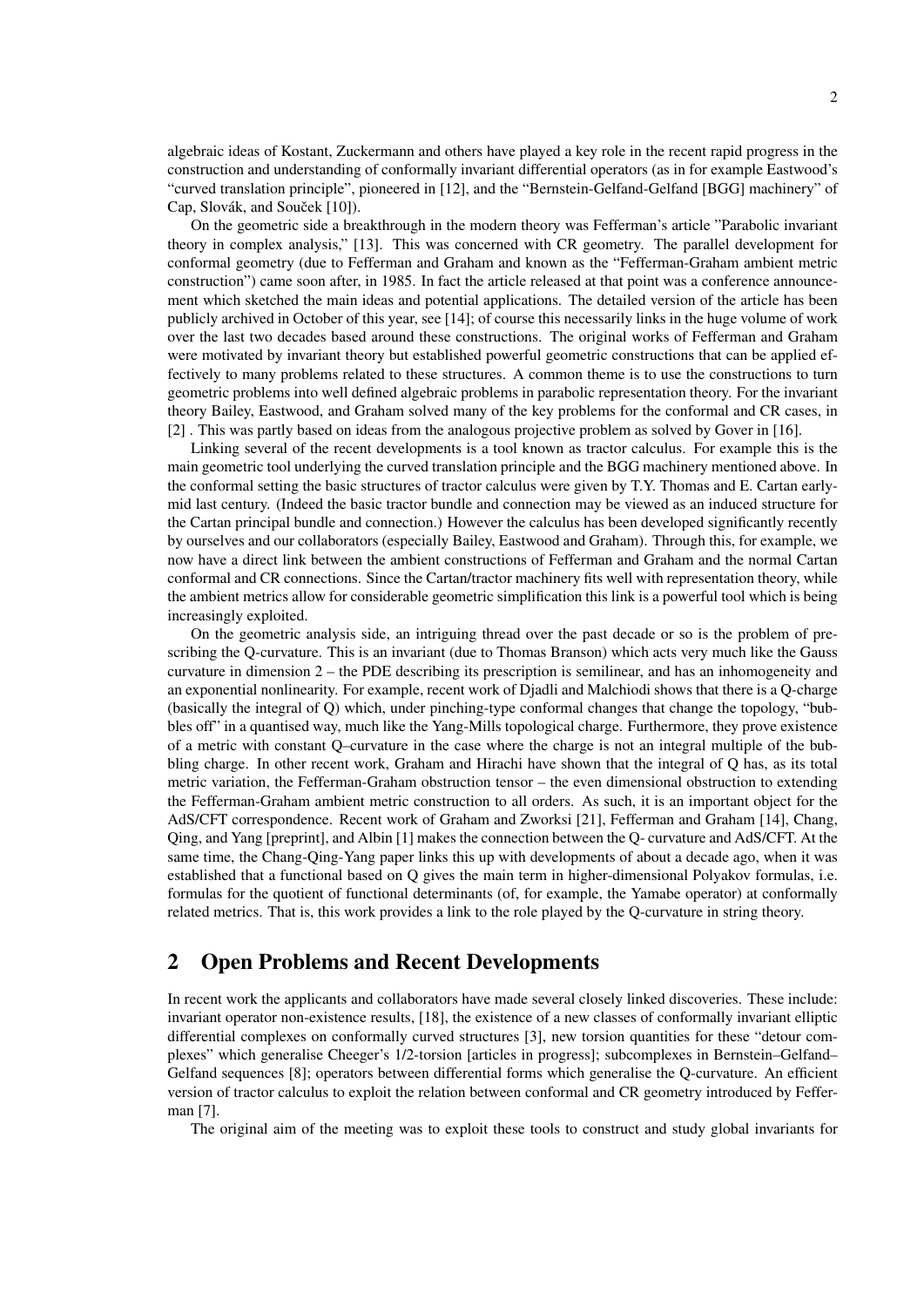the global analysis and spectral theory on manifolds, however we were drawn in another direction due to an unexpected new development. Elliptic differential complexes and their generalisations provide a key tool for obtaining global invariants. For example on the locally flat structures there are the BGG complexes of [10]; these capture integrability conditions and their cohomologies give global invariants. However in the curved setting finding invariant differential sequences that yield useful complexes is non-trivial and the problem is for the most part completely open; some progress and interesting new directions have been mentioned already, the detour complexes of e.g. [3, 4, 19] and the subcomplexes of [8], which lead to deformation complexes for various parabolic geometries, see [5].

Investigations into the construction and application of invariant operators is often frustrated by the complexity of the operators involved and their constructions. Thus any steps toward a simplification and unification of the picture presents an important development. Very recently a new discovery was made which offers the possibility of a vast simplification in the construction and understanding of invariant operators and so our activity focussed on developing this new tool and and its applications. The central tool is the so-called *curved Casimir operator* of [9]. For G a semi-simple Lie group one has the quadratic Casimir that acts on induced G-representations. This is very well understood in the case of representations induced from a maximal compact subgroup, in which the Casimir essentially is a Laplacian. In [9] the authors show that in the parabolic case, the Casimir is an operator of order at most one, which admits a natural generalisation to to an invariant differential operator on any curved parabolic geometry. A parabolic geometry of type  $(G, P)$  is a manifold equipped with a P-principal bundle  $\mathcal G$  (which via a soldering form type relation may be viewed as a generalisation of the idea of a higher order frame bundle) and on this a canonical Cartan connection which gives a suitably equivariant total parallelism, in a way that generalises the parallelism of  $G$  by the Maurer-Cartan form. By classical results of Cartan, Tanaka, and Chern–Moser, conformal and CR structures admit an equivalent description as parabolic geometries. It was shown in [6] that the exterior derivative on the total space of  $G$  descends to an invariant first order operator D, known as the fundamental derivative. This first order operator maps sections of an arbitrary natural vector bundle to sections of the tensor product of that bundle with the so–called adjoint tractor bundle. In terms of the fundamental derivative, the curved Casimir C, acting on an arbitrary vector bundle associate to G is  $(B \otimes id) \circ D^2$ . Here B is the metric on the adjoint tractor bundle arising from the Killing form on  $Lie(G)$ . Hence the first order operator C is a Laplacian-like contraction of the second power of D. It was shown in [9] that the naturality properties of the fundamental derivative carry over to C.

#### 3 Scientific Progress Made

The article [9] contains a systematic construction for a class of differential operators via curved Casimirs. This construction produces splitting operators, which form an essential ingredient in all constructions related to the curved translation principle and BGG sequences as described above. During the meeting we have extended these ideas to provide a systematic way for a direct (i.e. without going through iterated translations) construction of invariant linear differential operators acting between bundles associated to irreducible representation. This method also leads to non–standard operators and works in singular infinitesimal character, and hence produces operators which cannot be constructed using the BGG machinery. We have also developed a general machinery to compute the symbols of the resulting operators and hence in particular prove that they are non–zero (which is a major difficulty in the theory).

These basic tools work for arbitrary parabolic geometries. To check the power of our results we have developed some applications in conformal geometry; For this structure there are many existing results to compare to. Apart from several explicit examples, we have developed a general construction which produces almost all the formally self-adjoint operators between irreducible tensor bundles. (These are exactly the operators one does no obtain via the standard BGG machinery of [10, 11]). For each appropriately weighted irreducible tensor bundle E the construction gives for every dimension  $n \geq 3$  a differential operator P:  $E[k - n/2] \rightarrow E[-k - n/2]$  and we prove that, for all but a finite set of dimensions the operator is of order 2k with non–zero symbol of that order (and in particular non-trivial). This family includes, for example, operators with leading term a power of the Laplacian acting on densities and so, as one of the simplest special cases, we obtain a new construction the conformal powers of the Laplacian along the lines of the Graham-Jenne-Mason-Sparling operators [20].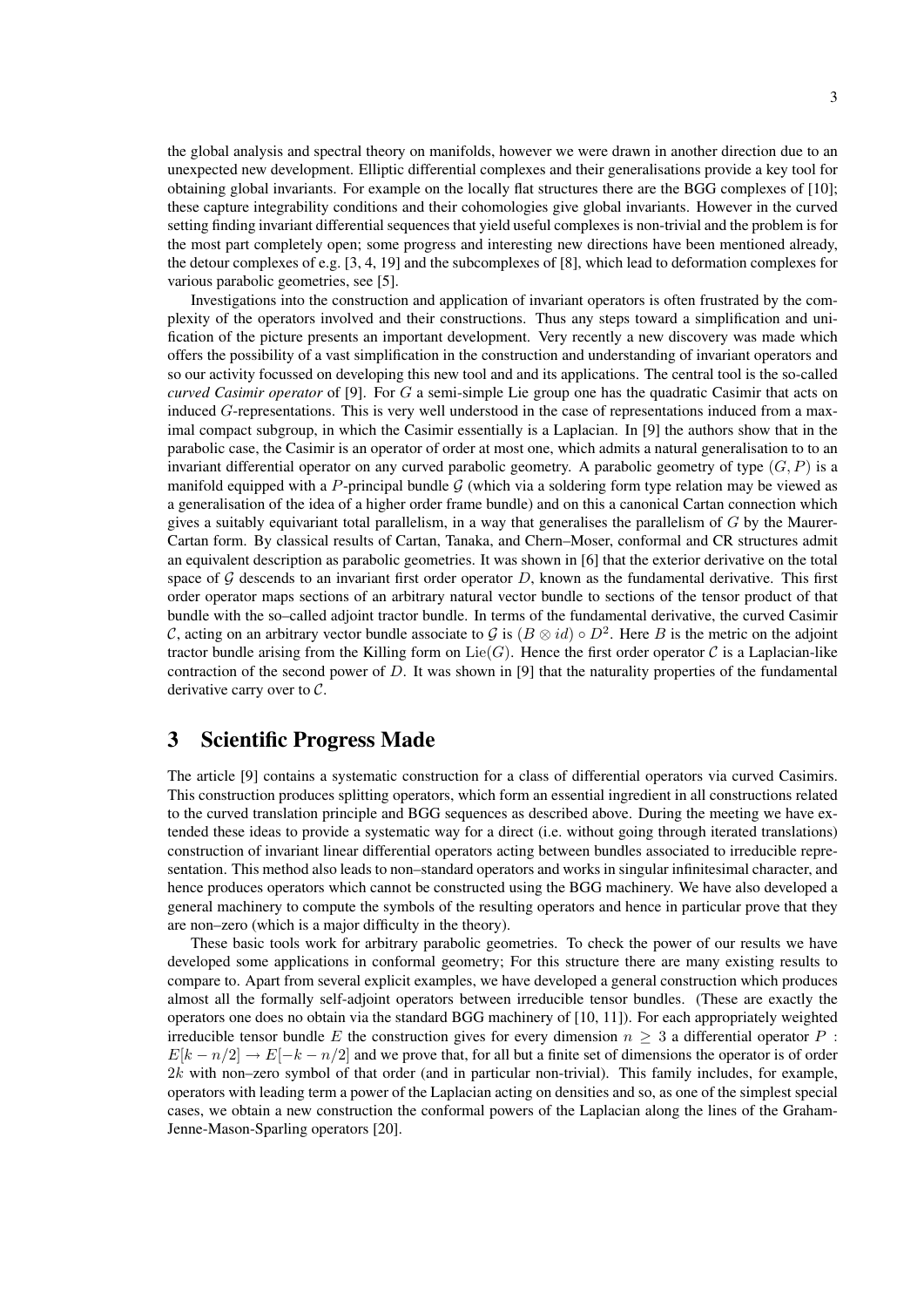4

The striking feature of the construction is its simplicity of the construction and its uniformity. For all parabolic geometries these operators are given explicitly by polynomials of the form  $L = (\mathcal{C} - \lambda_0)(\mathcal{C} - \lambda_0)$  $(\lambda_1)\cdots(\mathcal{C}-\lambda_\ell)$  applied to the section space V of natural bundles V. The constants  $\lambda_i$  that have to be used in each case are Casimir eigenvalues of irreducible subquotients of  $V$ , and hence can be computed explicitly using finite dimensional representation theory. If there are coincidences between these eigenvalues (which can be forced by appropriately adapting the conformal weight) then  $L$  determines an operator between the corresponding pairs of irreducibles. (If all these eigenvalues are different, one obtains the splitting operators constructed already in [9]).

The more difficult side of the construction is to establish information on the operators constructed. An obvious minimal goal here is to calculate the symbol; in fact a knowledge of the symbol is also sufficient for many applications. Calculating this is complicated by the fact that starting with a representation inducing  $V$ , the number of factors in the composition defining  $L$  is in general much higher than the order of the resulting invariant operator. So although the symbol of a single curved Casimir well understood, this does not easily lead to information on the symbol of L. To compute the latter, we developed an algorithm to rewrite the (manifestly invariant) operator  $L$  as a composition of the order-of- $L$  number of first order operators; each of the first order operators involved is not individually invariant but once one overall and simple choice is made then these are determined systematically by the operator and the algorithm. The symbols of these first order ingredients can be computed using purely algebraic tools, hence reducing the computation of the symbol to a combinatorial problem. Proving that the symbol of the operator  $L$  is nonzero in all but finitely many dimensions uses the information from the algorithm but also draws significantly on results from finite dimensional representation theory. Remarkably, both arguments based on compact groups, and arguments based on weights (and hence on complex groups and Lie algebras) are used to establish the result.

Given all these features it seems the constructions we developed during the RIT session, combined with the earlier observations in [9], will have a significant international impact on the approach researchers use to construct invariant operators and related tools such as differential complexes.

It is difficult to imagine that these developments could have been achieved without an ideal setting such as that provided by BIRS and the RIT programme. We were working intensively during the whole period of the programme, switching between the development of general ideas and computing explicit examples; the latter were often were quite involved. Without being able to completely concentrate on this topic for an extended period, similar progress would certainly not have been possible.

## 4 Outcome of the Meeting, a Summary

We feel the RIT meeting was tremendously successful. We developed a simple approach to constructing invariant differential operators which applies uniformly to the entire class of parabolic geometries. This approach was tested for conformal structures, where it leads to very strong results and also proves its computational efficacy. The general theory surrounding the curved Casimir we developed, and the specific results obtained, demonstrate that the curved Casimir plays a fundamental role in the invariant operator theory of parabolic geometries. For some directions it seems likely that this will lead to a paradigm shift in the approach to constructing and treating invariant operators. Based on the work carried out at the BIRS meeting we have two articles in progress, with one near completion.

#### References

- [1] P. Albin, A renormalized index theorem for some complete asymptotically regular metrics: the Gauss-Bonnet theorem *Adv. Math.* 213 (2007), 1–52.
- [2] T.N. Bailey, M.G. Eastwood, and C.R. Graham, Invariant theory for conformal and CR geometry, *Ann. Math.* 139 (1994), 491–552.
- [3] T. Branson, and A.R. Gover, Conformally invariant operators, differential forms, cohomology and a generalisation of Q-curvature, *Comm. Partial Differential Equations*, 30 (2005), 1611–1669.